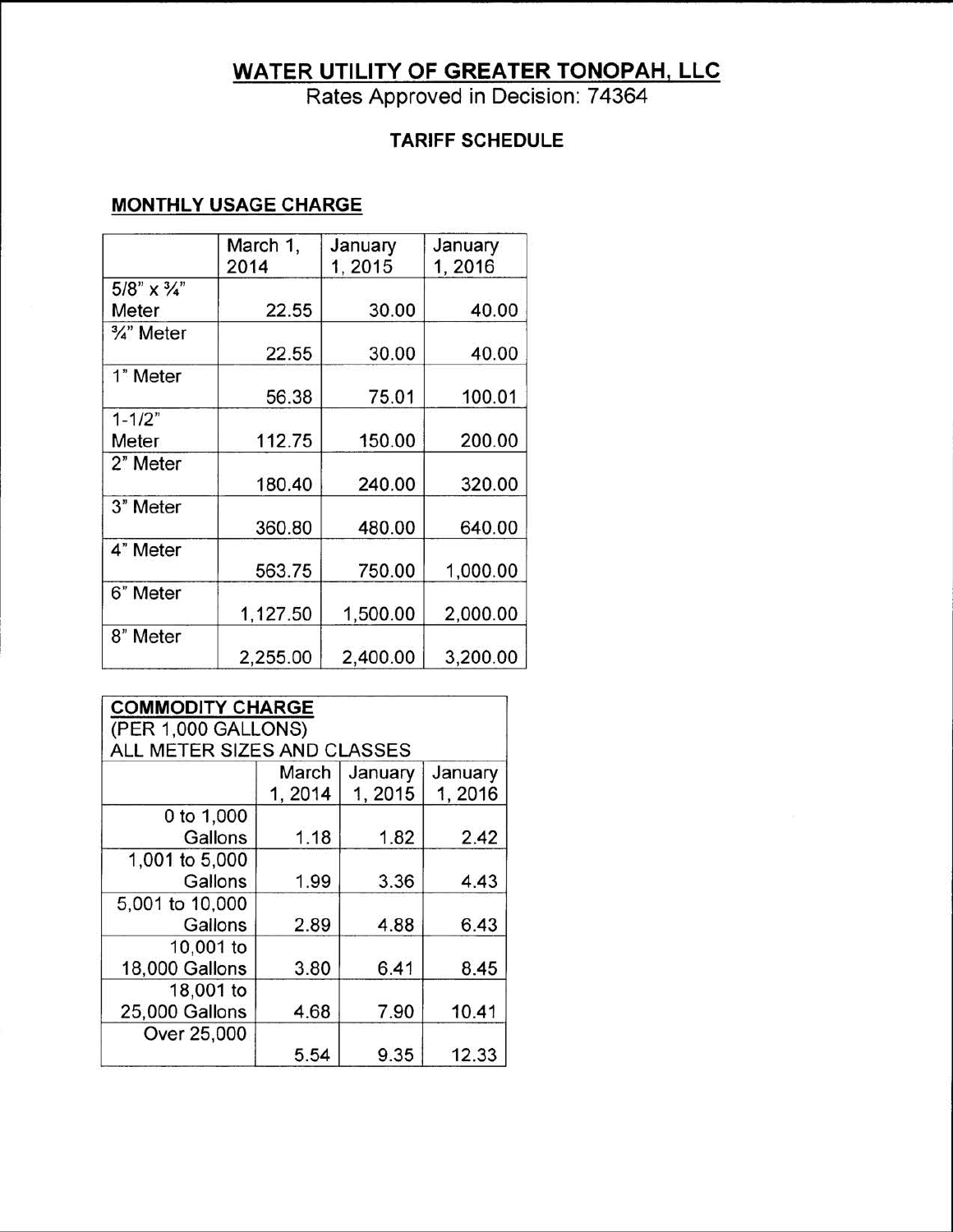### **CONSERVATION REBATE**

|                                                                    | <b>RATES EFFECTIVE AS OF</b> |                 |
|--------------------------------------------------------------------|------------------------------|-----------------|
|                                                                    | March 1, 2014                | January 1, 2015 |
| Threshold ("CRT") in Gallons                                       | 7.401                        | 7.401           |
| Commodity Rate Rebate (applied if<br>consumption is below the CRT) | 45%                          | 50%             |

#### **NON-POTABLE WATER**

| All Gallons (per acre foot):     | 533.76 |
|----------------------------------|--------|
| All Gallons (Per 1,000 gallons): | 1.64   |

#### **SERVICE CHARGES**

| <b>Establishment of Service</b>      | 35.00 |
|--------------------------------------|-------|
| Re-establishment of Service (Within  | (a)   |
| 12 Months)                           |       |
| Reconnection of Service (Delinquent) | 35.00 |
| Meter Move at Customer Request       | (b)   |
| After Hours Service Charge           | 35.00 |
| Deposit                              | (c)   |
| Deposit Interest                     | (c)   |
| Meter Re-Read (If Correct)           | 30.00 |
| Meter Test Fee (If Correct)          | 30.00 |
| <b>NSF Check</b>                     | 30.00 |
| Late Payment Charge (Per Month)      | 1.50% |
| Deferred Payment (Per Month)         | 1.50% |

- (a) Number of Months off System times the monthly minimum per A.A.C. R14-2- 403(D).
- (b) Cost to include parts, labor, overhead and all applicable taxes per A.A.C. R14-2- 405(B)(5).
- (c) Per A.A.c. R14-2-403(B).

In addition to the collection of its regular rates and charges, the Company shall collect from customers their proportionate share of any privilege, sales or use tax in accordance with A.A.C. R14-2-409(D)(5)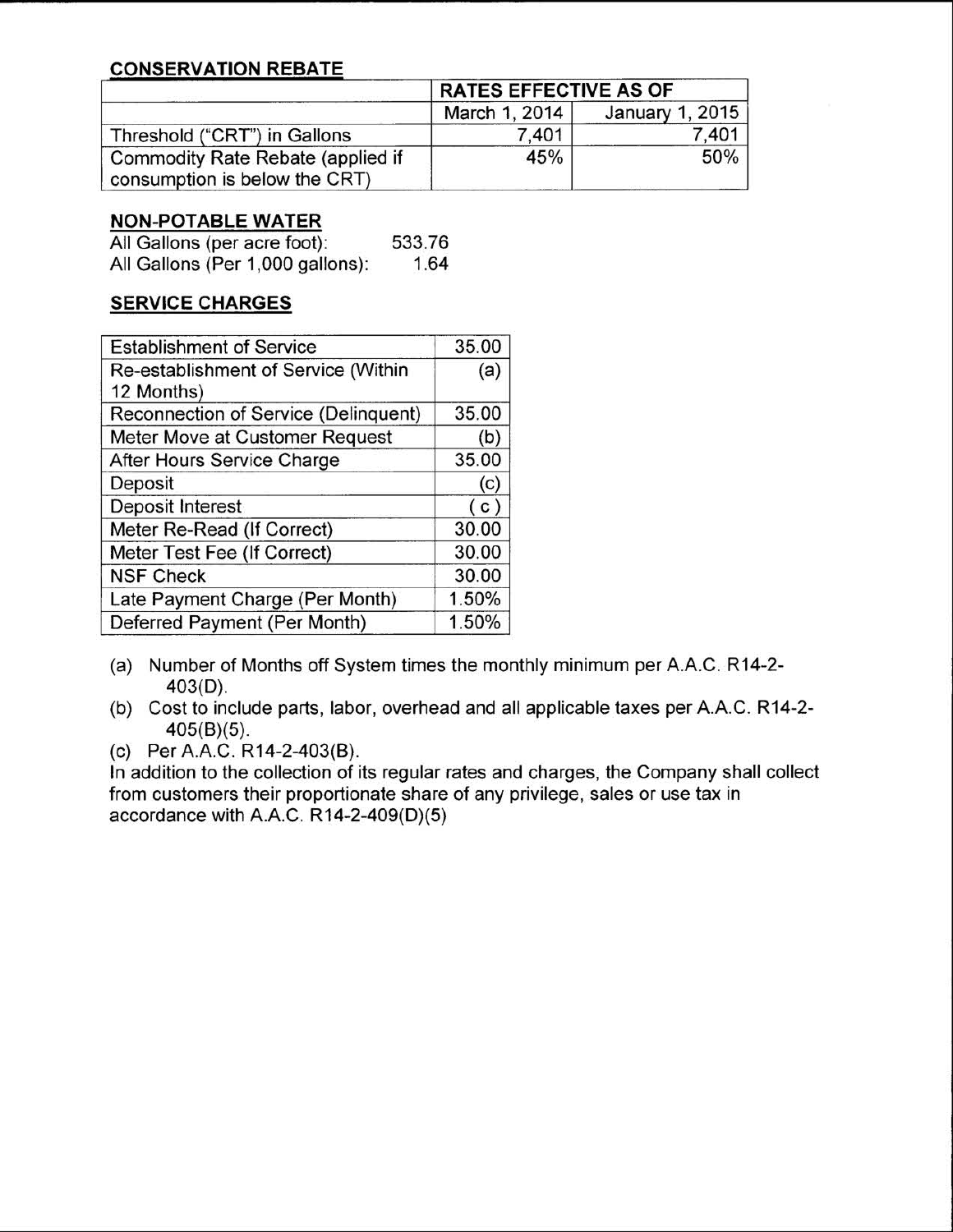#### **SERVICE LINE AND METER INSTALLATION CHARGES** (Refundable Pursuant to **A.A.C.**R14-2-405) **RATES EFFECTIVE AS OF MARCH 1, 2014**

|                      | Service Line Charge | Meter<br>Installation | Total    |
|----------------------|---------------------|-----------------------|----------|
| 5/8" x 3/4" Meter    | 445.00              | 155.00                | 600.00   |
| 3/4" Meter           | 445.00              | 255.00                | 700.00   |
| 1" Meter             | 495.00              | 315.00                | 810.00   |
| 1-1/2" Meter         | 550.00              | 525.00                | 1,075.00 |
| 2" Turbine Meter     | 830.00              | 1,045.00              | 1,875.00 |
| 2" Compound Meter    | 830.00              | 1,890.00              | 2,720.00 |
| 3" Meter             | 1,045.00            | 1,670.00              | 2,715.00 |
| 3" Compound Meter    | 1,165.00            | 2,545.00              | 3,710.00 |
| 4" Turbine Meter     | 1,490.00            | 2,670.00              | 4,160.00 |
| 4" Compound Meter    | 1,670.00            | 3,645.00              | 5,315.00 |
| 6" Turbine Meter     | 2,210.00            | 5,025.00              | 7,235.00 |
| 6" Compound Meter    | 2,330.00            | 6,920.00              | 9,250.00 |
| 8" and Larger Meters | Cost                | Cost                  | Cost     |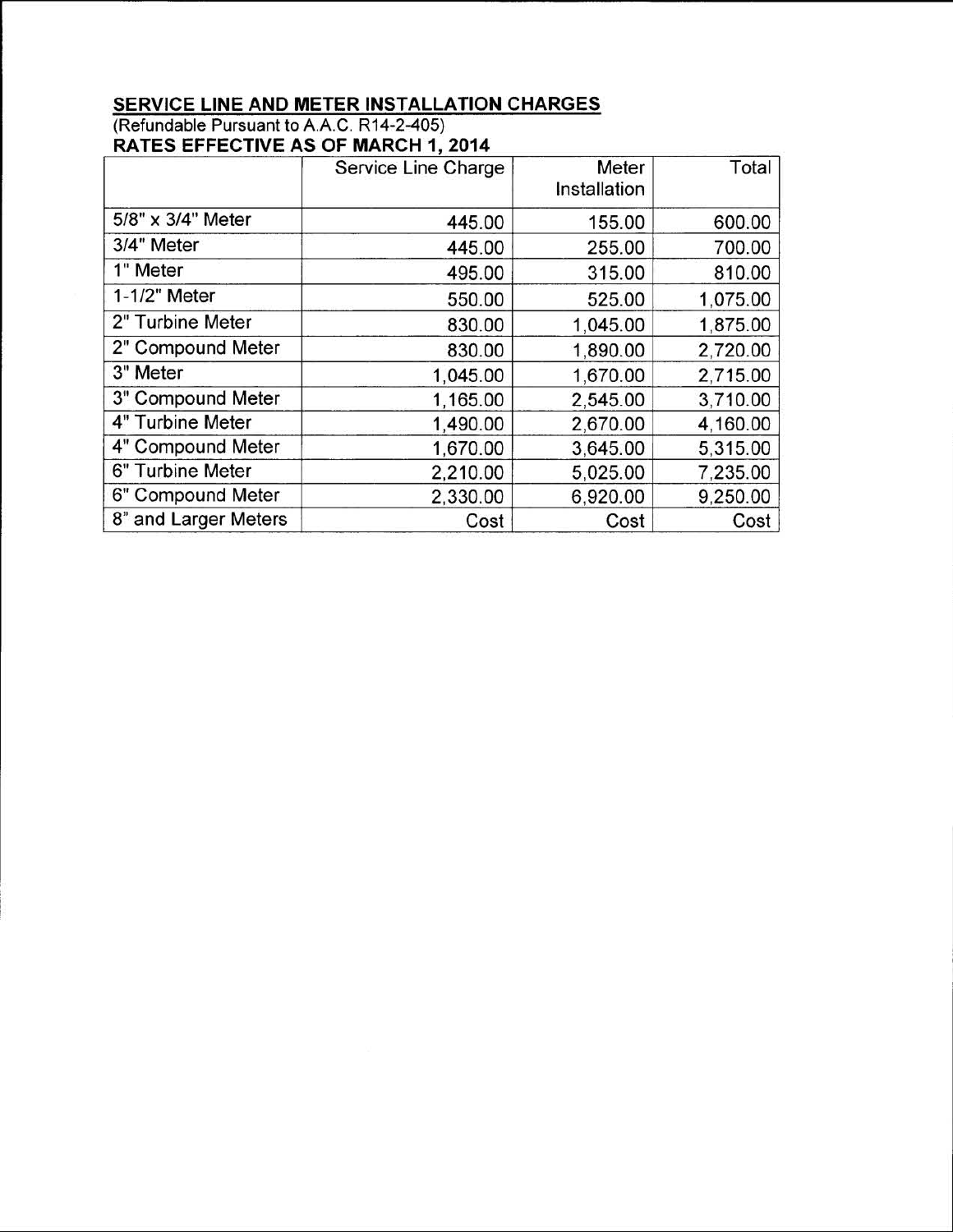

| 1<br>$\overline{c}$<br>3<br>4<br>5 | BEFORE THE ARIZONA CORPORATION COMMISSION<br>AZ CORP COMMI<br><b>COMMISSIONERS</b><br>DOCKET CONT<br>DOUG LITTLE, Chairman<br>2016 DEC 21 P 4: 44<br><b>BOB STUMP</b><br><b>BOB BURNS</b><br><b>TOM FORESE</b><br><b>ANDY TOBIN</b>                                                                                                                                                                                              |                                                                                                                                                                |
|------------------------------------|----------------------------------------------------------------------------------------------------------------------------------------------------------------------------------------------------------------------------------------------------------------------------------------------------------------------------------------------------------------------------------------------------------------------------------|----------------------------------------------------------------------------------------------------------------------------------------------------------------|
| 6<br>7<br>8<br>$\Omega$<br>10      | IN THE MATTER OF THE APPLICATION OF<br>VALENCIA WATER COMPANY - TOWN DIVISION<br>FOR THE ESTABLISHMENT OF JUST AND<br>REASONABLE RATES AND CHARGES FOR UTILITY<br>SERVICE DESIGNED TO REALIZE A REASONABLE<br>RATE OF RETURN ON THE FAIR VALUE OF ITS<br>PROPERTY THROUGHOUT THE STATE OF ARIZONA                                                                                                                                | Docket No. W-01212A-12-0309                                                                                                                                    |
| 11<br>12<br>13<br>14<br>15<br>16   | IN THE MATTER OF THE APPLICATION OF<br><b>GLOBAL WATER - PALO VERDE UTILITIES</b><br>COMPANY FOR THE ESTABLISHMENT OF JUST AND<br>REASONABLE RATES AND CHARGES FOR UTILITY<br>SERVICE DESIGNED TO REALIZE A REASONABLE<br>RATE OF RETURN ON THE FAIR VALUE OF ITS<br>PROPERTY THROUGHOUT THE STATE OF ARIZONA<br>IN THE MATTER OF THE APPLICATION OF WATER<br>UTILITY OF NORTHERN SCOTTSDALE, INC. FOR A<br><b>RATE INCREASE</b> | DOCKET NO. SW-20445A-12-0310<br>Docket Nos. W-03720A-12-0311                                                                                                   |
| 17<br>18<br>19<br>20<br>21         | IN THE MATTER OF THE APPLICATION OF<br>WATER UTILITY OF GREATER TONOPAH FOR<br>THE ESTABLISHMENT OF JUST AND REASONABLE<br><b>RATES AND CHARGES FOR UTILITY SERVICE</b><br>DESIGNED TO REALIZE A REASONABLE RATE OF<br>RETURN ON THE FAIR VALUE OF ITS PROPERTY<br>THROUGHOUT THE STATE OF ARIZONA                                                                                                                               | DOCKET NO. W-02450A-12-0312                                                                                                                                    |
| 22<br>23<br>24<br>25<br>26<br>27   | IN THE MATTER OF THE APPLICATION OF<br><b>VALENCIA WATER COMPANY - GREATER</b><br>BUCKEYE DIVISION FOR THE ESTABLISHMENT OF<br><b>JUST AND REASONABLE RATES AND CHARGES FOR</b><br>UTILITY SERVICE DESIGNED TO REALIZE A<br>REASONABLE RATE OF RETURN ON THE FAIR<br>VALUE OF ITS PROPERTY THROUGHOUT THE<br><b>STATE OF ARIZONA</b>                                                                                             | DOCKET NO. W-02451A-12-0313<br><b>NOTICE OF FILING COMPLIANCE</b><br>(Decision No. 74364)<br>Arizona Corporation Commission<br>DOCKETED<br><b>DEC 2 1 2016</b> |
|                                    |                                                                                                                                                                                                                                                                                                                                                                                                                                  | DOCKETED BY                                                                                                                                                    |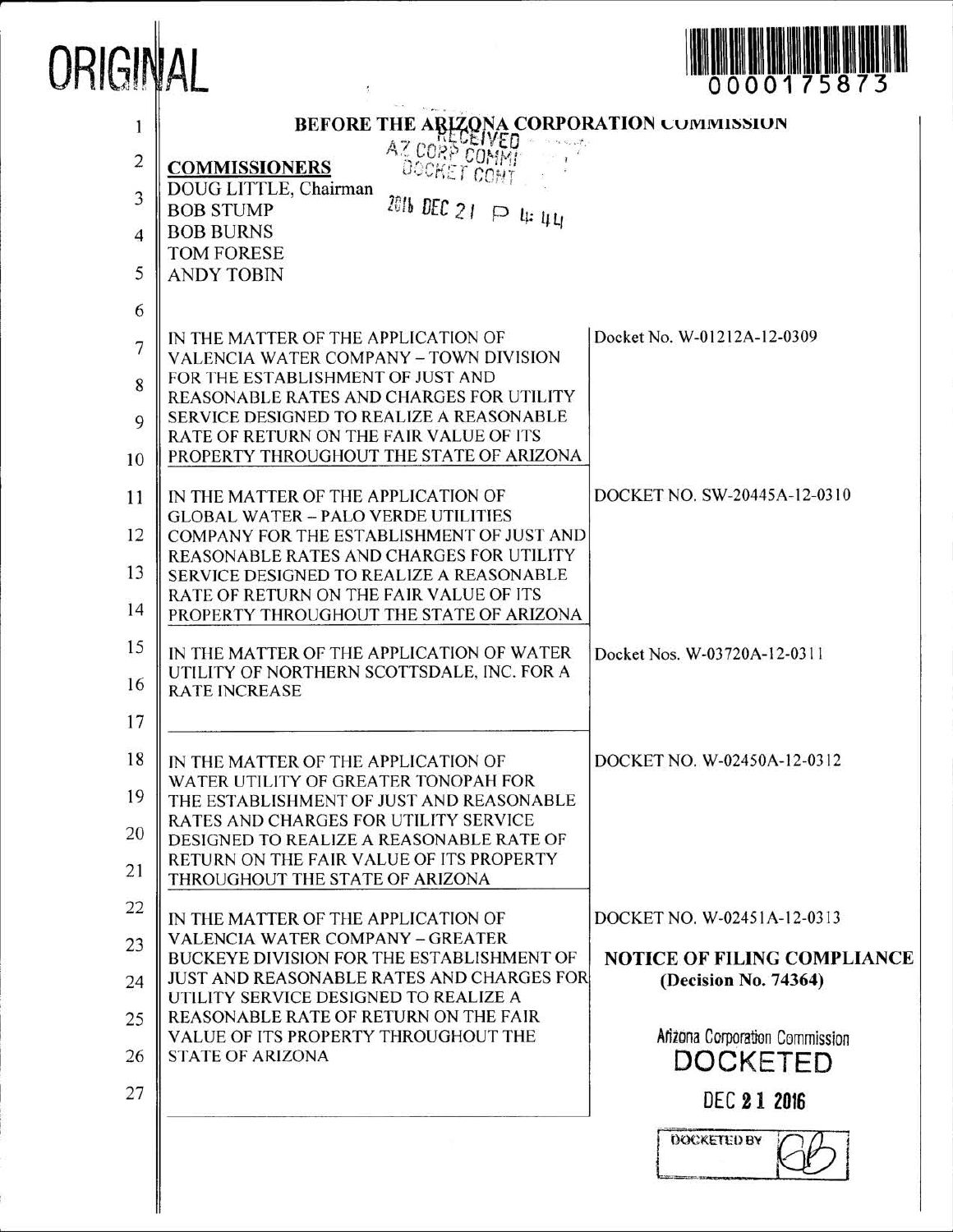| 1<br>$\overline{2}$<br>3 | DOCKET NO. W-20446A-12-0314<br>IN THE MATTER OF THE APPLICATION OF<br>WATER UTILITY OF GREATER TONOPAH FOR THE<br>ESTABLISHMENT OF JUST AND REASONABLE<br>RATES AND CHARGES FOR UTILITY SERVICE<br>DESIGNED TO REALIZE A REASONABLE RATE OF<br>RETURN ON THE FAIR VALUE OF ITS PROPERTY |                                    |  |
|--------------------------|-----------------------------------------------------------------------------------------------------------------------------------------------------------------------------------------------------------------------------------------------------------------------------------------|------------------------------------|--|
| $\overline{4}$           | THROUGHOUT THE STATE OF ARIZONA                                                                                                                                                                                                                                                         |                                    |  |
| 5                        | DOCKET NO. W-01732A-12-0315<br>IN THE MATTER OF THE APPLICATION OF                                                                                                                                                                                                                      |                                    |  |
| 6                        | WILLOW VALLEY WATER COMPANY FOR THE<br>ESTABLISHMENT OF JUST AND REASONABLE                                                                                                                                                                                                             | <b>NOTICE OF FILING COMPLIANCE</b> |  |
| 7                        | RATES AND CHARGES FOR UTILITY SERVICE<br>(Decision No. 74364)<br>DESIGNED TO REALIZE A REASONABLE RATE OF                                                                                                                                                                               |                                    |  |
| 8                        | RETURN ON THE FAIR VALUE OF ITS PROPERTY<br>THROUGHOUT THE STATE OF ARIZONA                                                                                                                                                                                                             |                                    |  |
| 9                        |                                                                                                                                                                                                                                                                                         |                                    |  |
| 10                       | In June 2016, Water Utility of Greater Tonopah, LLC converted from an Arizona                                                                                                                                                                                                           |                                    |  |
| 11                       | corporation to a limited liability company under the Arizona Entity Restructuring Act, A.R.S. § 29-                                                                                                                                                                                     |                                    |  |
| 12                       | 2101. Under the Act, the converted entity remains "same entity without interruption as the                                                                                                                                                                                              |                                    |  |
| 13                       | converting entity." A.R.S. § 29-2406(A)(1)(b). In connection with the reorganization, the name of                                                                                                                                                                                       |                                    |  |
| 14                       | the entity was changed from Water Utility of Greater Tonopah, Inc. to Water Utility of Greater                                                                                                                                                                                          |                                    |  |
| 15                       | Tonopah, LLC.                                                                                                                                                                                                                                                                           |                                    |  |
| 16                       | Accordingly, Water Utility of Greater Tonopah, LLC is submitting updated tariff sheets                                                                                                                                                                                                  |                                    |  |
| 17                       | reflecting its new name. Attached is the revised Rates Tariff reflecting the new name. No other                                                                                                                                                                                         |                                    |  |
| 18                       | change was made.                                                                                                                                                                                                                                                                        |                                    |  |
| 19                       | RESPECTFULLY SUBMITTED this $2^{15}$ day of December, 2016.                                                                                                                                                                                                                             |                                    |  |
| 20                       |                                                                                                                                                                                                                                                                                         |                                    |  |
| 21                       | SNELL & WILMER L.L.P.                                                                                                                                                                                                                                                                   |                                    |  |
| 22                       |                                                                                                                                                                                                                                                                                         |                                    |  |
| 23                       | $By \n  1.444834Michael W. Patten$                                                                                                                                                                                                                                                      |                                    |  |
| 24                       | Timothy J. Sabo                                                                                                                                                                                                                                                                         |                                    |  |
| 25                       | One Arizona Center<br>400 East Van Buren Street                                                                                                                                                                                                                                         |                                    |  |
| 26                       | Phoenix, Arizona 85004                                                                                                                                                                                                                                                                  |                                    |  |
| 27                       | <b>Attorneys for Global Utilities</b>                                                                                                                                                                                                                                                   |                                    |  |
|                          |                                                                                                                                                                                                                                                                                         |                                    |  |
|                          |                                                                                                                                                                                                                                                                                         |                                    |  |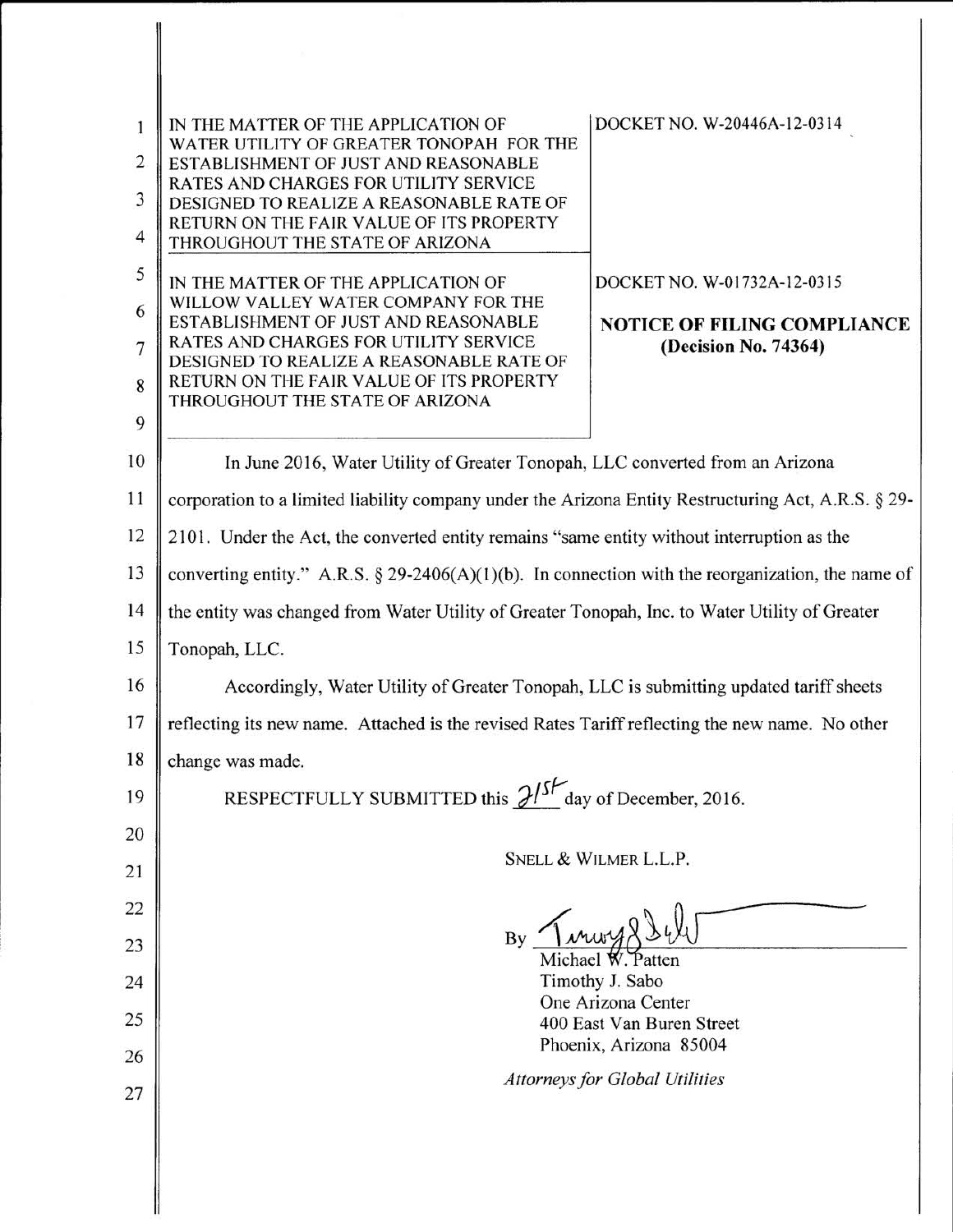| $\mathbf{1}$            | Original +13 copies of the foregoing<br>filed this $\frac{\sqrt{3}}{2}$ day of December 2016, with:        |
|-------------------------|------------------------------------------------------------------------------------------------------------|
| $\overline{c}$          | Docket Control                                                                                             |
| 3                       | Arizona Corporation Commission                                                                             |
| $\overline{\mathbf{4}}$ | 1200 West Washington                                                                                       |
| 5                       | Phoenix, AZ 85007                                                                                          |
| 6                       | Copies of the foregoing hand-delivered/mailed<br>this $\mathcal{N}^{\mathcal{F}}$ day of December 2016 to: |
| 7                       | Dwight D. Nodes, Esq.                                                                                      |
| 8                       | Assistant Chief Administrative Law Judge<br><b>Hearing Division</b>                                        |
| 9                       | <b>Arizona Corporation Commission</b>                                                                      |
| 10                      | 1200 West Washington<br>Phoenix, AZ 85007                                                                  |
| 11                      | Janice Alward, Esq.                                                                                        |
| 12                      | Chief Counsel, Legal Division                                                                              |
| 13                      | Arizona Corporation Commission<br>1200 West Washington                                                     |
|                         | Phoenix, AZ 85007                                                                                          |
| 14                      | Thomas Broderick                                                                                           |
| 15                      | Director, Utilities Division                                                                               |
| 16                      | Arizona Corporation Commission<br>1200 West Washington                                                     |
| 17                      | Phoenix, AZ 85007                                                                                          |
| 18                      | Garry D. Hays, Esq.                                                                                        |
| 19                      | The Law Offices of Garry D. Hays, PC<br>1702 East Highland Avenue, Suite 204                               |
| 20                      | Phoenix, AZ 85016                                                                                          |
| 21                      | Jeffrey W. Crockett, Esq.                                                                                  |
| 22                      | Brownstein Hyatt Farber Schreck, LLP<br>One East Washington Street, Suite 2400                             |
| 23                      | Phoenix, Arizona 85004                                                                                     |
| 24                      | Daniel W. Pozefsky, Esq.                                                                                   |
| 25                      | <b>Chief Counsel</b><br>Residential Utility Consumer Office                                                |
| 26                      | 1110 West Washington Street, Suite 200<br>Phoenix, Arizona 85007                                           |
| 27                      |                                                                                                            |

Ϊ